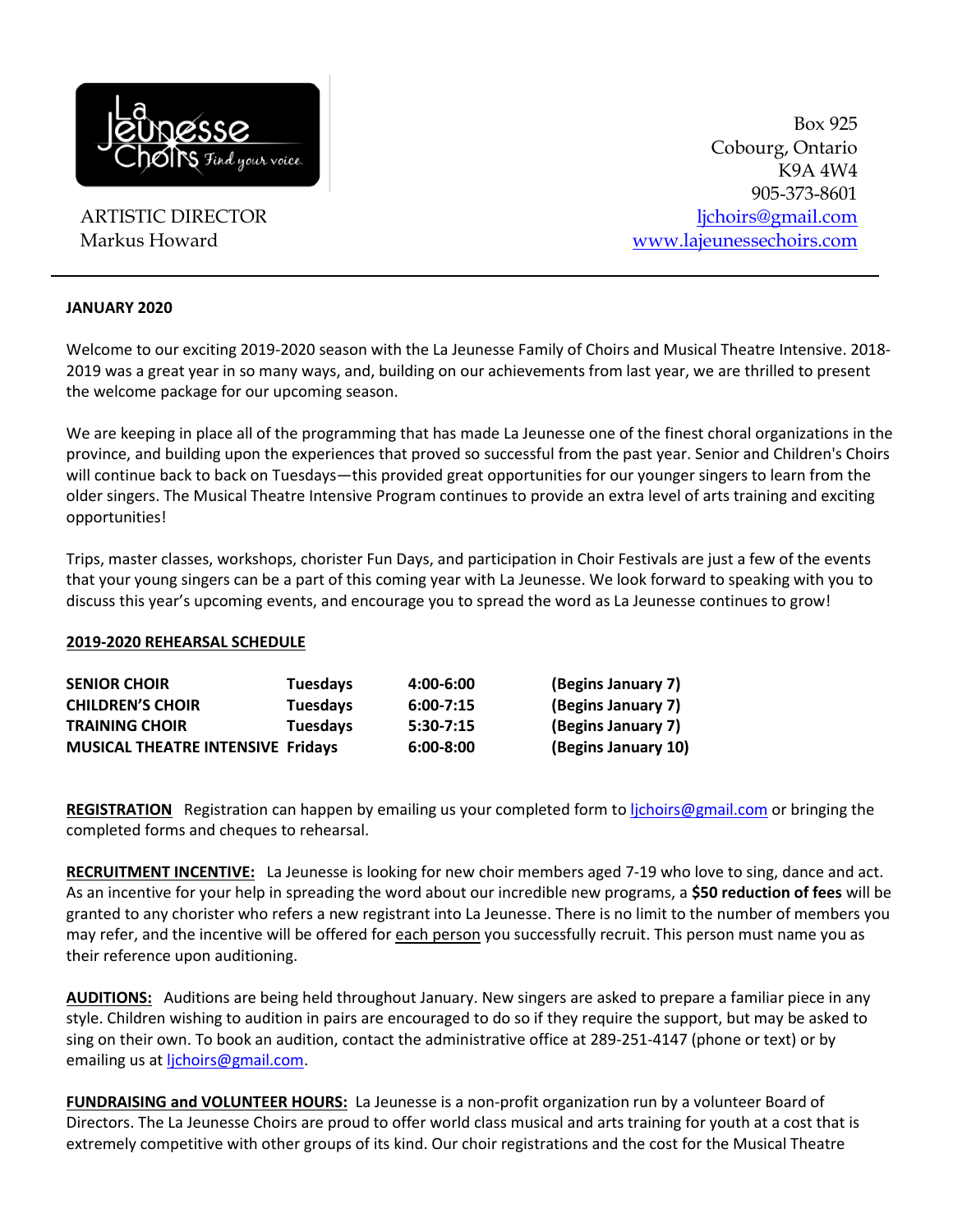Intensive remain at levels less than one third of what similar groups from larger markets request. Minimal fundraising expectations will arise throughout the season including bingo and 2 fundraisers (one in the fall, one in the spring).

Families will be expected to participate in all fundraising campaigns and help sell tickets to our concert. To ensure each family's participation in fundraising and volunteer hours, one or two refundable cheques for \$150 for Bingo (depending on number of children in choir), one refundable cheque for \$50 for fundraising, and one refundable cheque of \$100 for volunteering a minimum of 10 hours must be given upon registration.

Families will be personally approached to offer **volunteer hours** for the successful running of the choirs. Please let us know on the registration form, by email or in person how you can help us out. From selling tickets to painting sets, our exciting season offers many opportunities for family and friends to offer their assistance to ensure the smooth running of our organization. Becoming involved with the choirs is a great way to share time with your children and meet other families in the community. If you can offer assistance with our Board of Directors, please contact the La Jeunesse office.

**BINGO:** Bingo provides La Jeunesse an income of approximately \$9000 a year, which represents 15% of our budget. Without Bingo, fees would raise by 35%. In efforts to keep fees as low as possible, the Board of Directors has made a commitment to this way of raising funds.

In order for us to fulfill our commitment, each family must work at least one Bingo before June 30, 2019. You can sign up for your Bingo time by emailing the choir office.

If you cannot attend your Bingo, please ensure that someone attends in your place. You are responsible for either switching dates with another family or sending another family member or friend in your place. If you do not attend a Bingo you have committed to work, your cheque will be cashed.

Plans for the spring are well underway and we are excited to share our programming with you and the Northumberland community. The La Jeunesse Choirs truly enrich the lives of its singers and performers, and their families. Please feel free to contact the office should you have any questions, or wish to register early to guarantee your spot in these incredible performing ensembles. We want to assist you and welcome you into the family.

Markus Howard Artistic Director La Jeunesse Choirs On behalf of the Board of Directors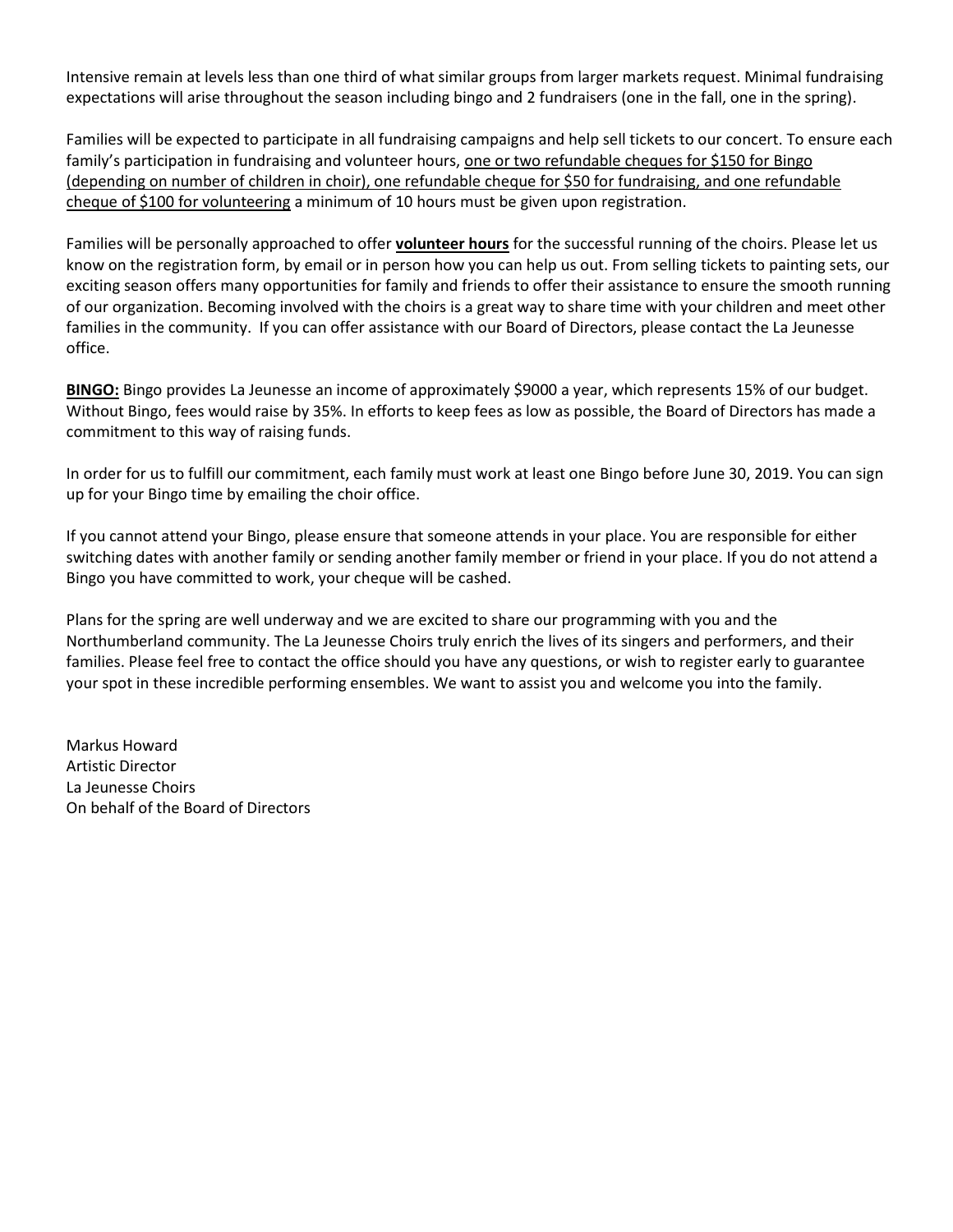# **Musical Theatre Intensive**



BOYS and GIRLS AGES 7-19 FRIDAYS: 6:00-8:00

Join our thrilling triple-threat training program for youth who share a passion for the performing arts. Our exceptional staff and guest artists guide participants through weekly classes, workshops and lessons in all disciplines

geared for the stage, screen and recording studio.

Designed to inspire and excite students to achieve their personal best, the comprehensive program builds self-confidence and teambuilding skills, while allowing each child to find their individual voice.



**ACTING** Improvisation Monologues Scene Study Stage and Camera auditioning Comedy

**DANCE and MOVEMENT** Group Choreography Musical Theatre Group Performance Stretch and Strength Contact Improvisation

# **SOLO VOICE AND CHORUS**

Studio recording project Pop/Folk solo Musical Theatre solo Vocal ensemble Music Festival Participation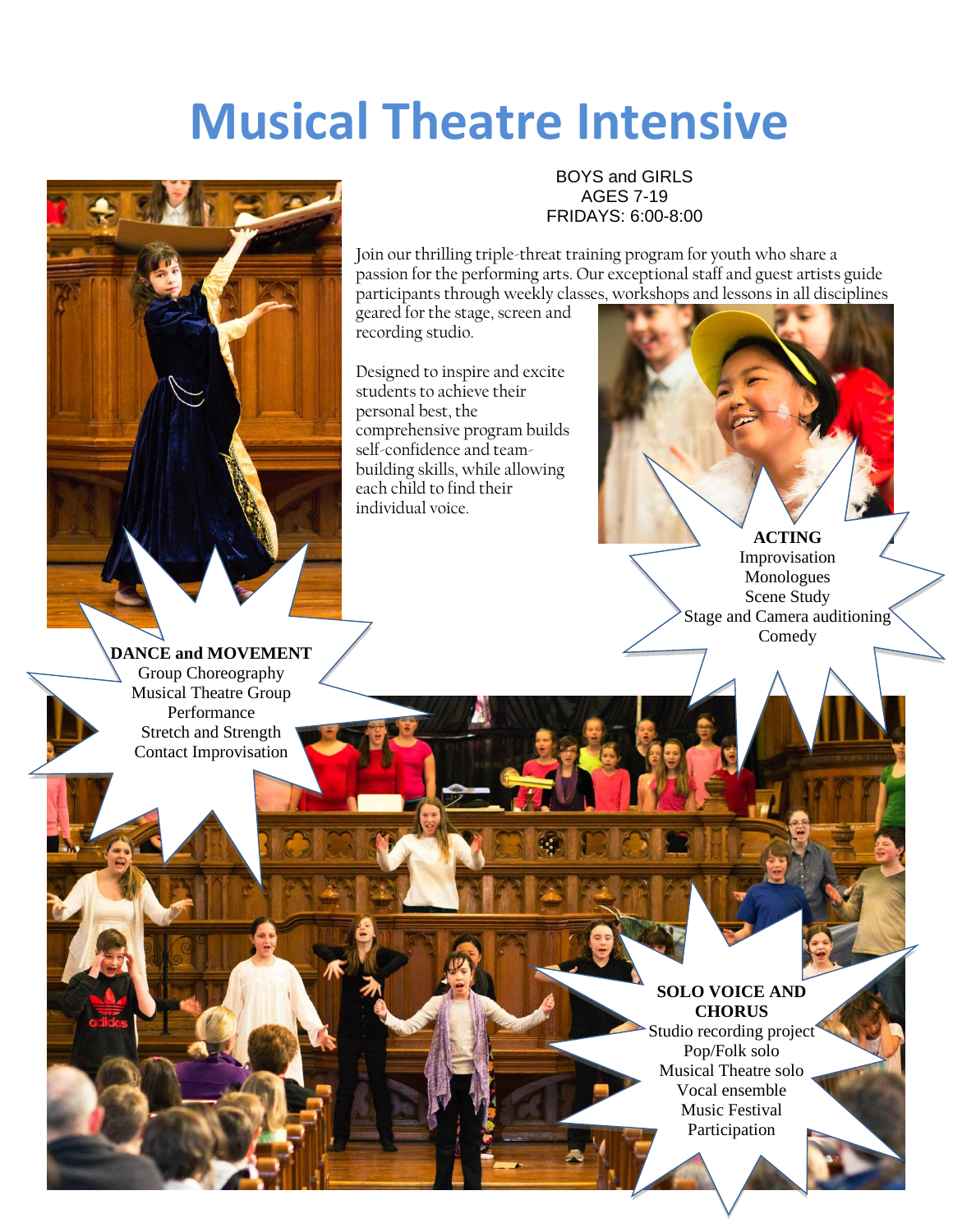# **ABOUT OUR ENSEMBLES**

#### **SENIOR CHOIR**

Treble voices aged 12 -19 Repertoire ranging from folk to light classical, pop to musical theatre & world music. The young people work to a very high standard of choral singing with an equal emphasis this season on singing with staging and presentation/performance. Participation in the seasonal concerts.

#### **CHILDREN'S CHOIR**

Boys and Girls 7-12

Youthful song selections from folk songs, to musical theatre and popular music.

The basics of musical theory are taught in an entertaining and effective style.

Participation in the seasonal concerts.

Small satellite concerts will allow these young singers multiple opportunities to sing their songs for different audiences.

# **TRAINING CHOIR**

Treble voices by audition.

No additional fee.

Older members of children's choir may audition to be part of our training choir, which overlaps the last half hour of senior choir each week.

Singers are challenged by working on harder music with senior choir each week.

Provide leadership within the children's choir.

Invitation to participate on some senior choir experiences.

### **MUSICAL THEATRE INTENSIVE**

*\*All participants must be registered in one of the core choirs.*

Boys and Girls 7-19

Triple Threat program, with singing, dancing and acting.

Much of the vocal training happens during the child's mandatory participation in their respective core choir. Participation in the seasonal concerts, MTI demonstration performances and Musical Theatre Productions.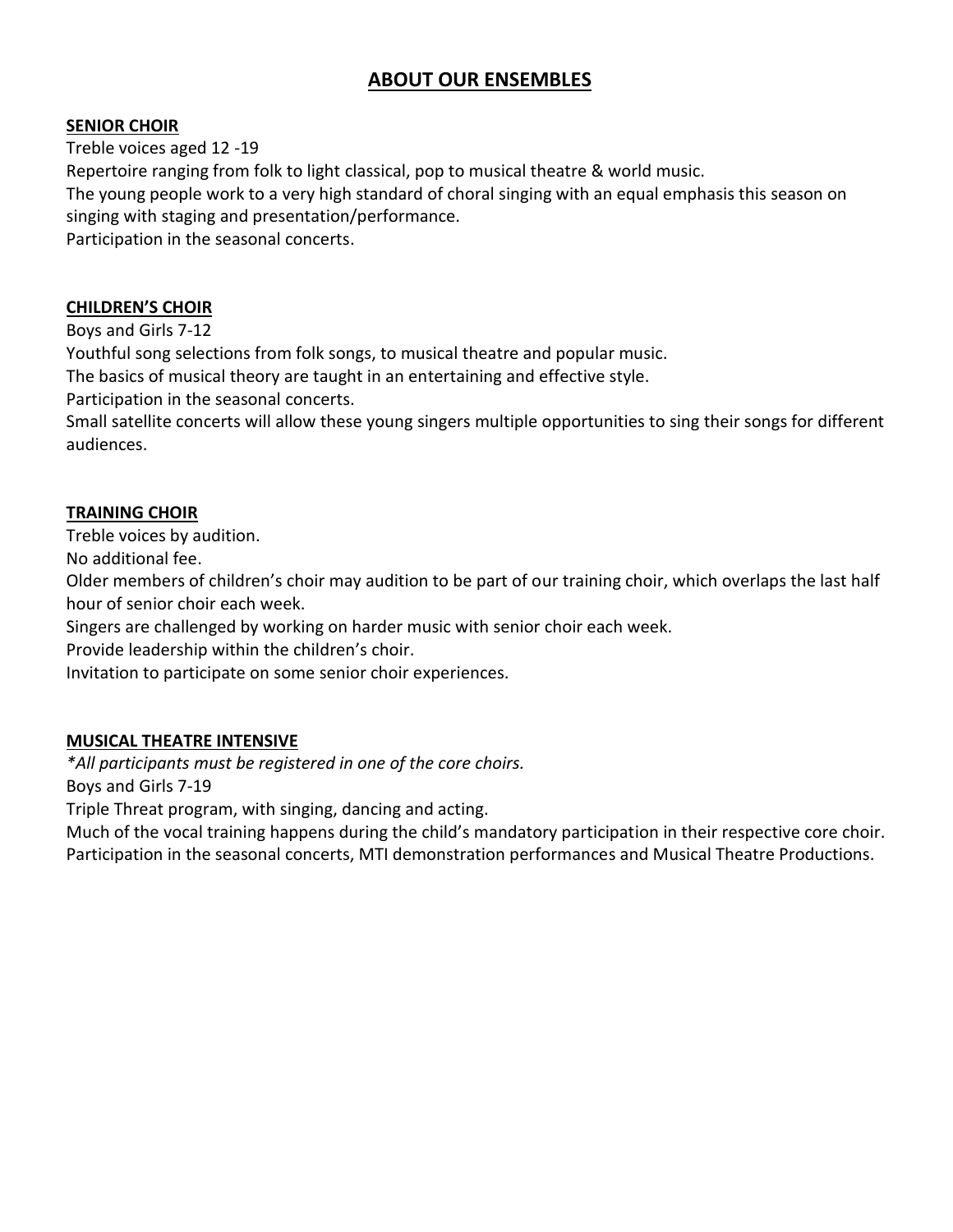

ARTISTIC DIRECTOR Markus Howard

Box 925 Cobourg, Ontario K9A 4W4 905-373-8601 [ljchoirs@gmail.com](mailto:ljchoirs@gmail.com) [www.lajeunessechoirs.com](http://www.lajeunessechoirs.com/)

# **La Jeunesse Choirs Request for Fee Subsidy 2019-2020**

La Jeunesse Choirs offer a limited bursary program for families needing financial assistance. The subsidy program will be administered with sensitivity, confidentiality, and respect for the privacy of the individual.

#### **Support Provided:**

Families unable to pay the entire fee may be eligible for financial assistance. Parents/guardians will be asked to provide family income detail in the form of proof of current income and last year's tax return or T4 or provide a letter indicating their need.

Subsidy requests must be initiated by the end of January 2019 for consideration. All fee subsidy requests will be reviewed and approved by the La Jeunesse treasurer.

Please feel free to ask for a subsidy package at registration.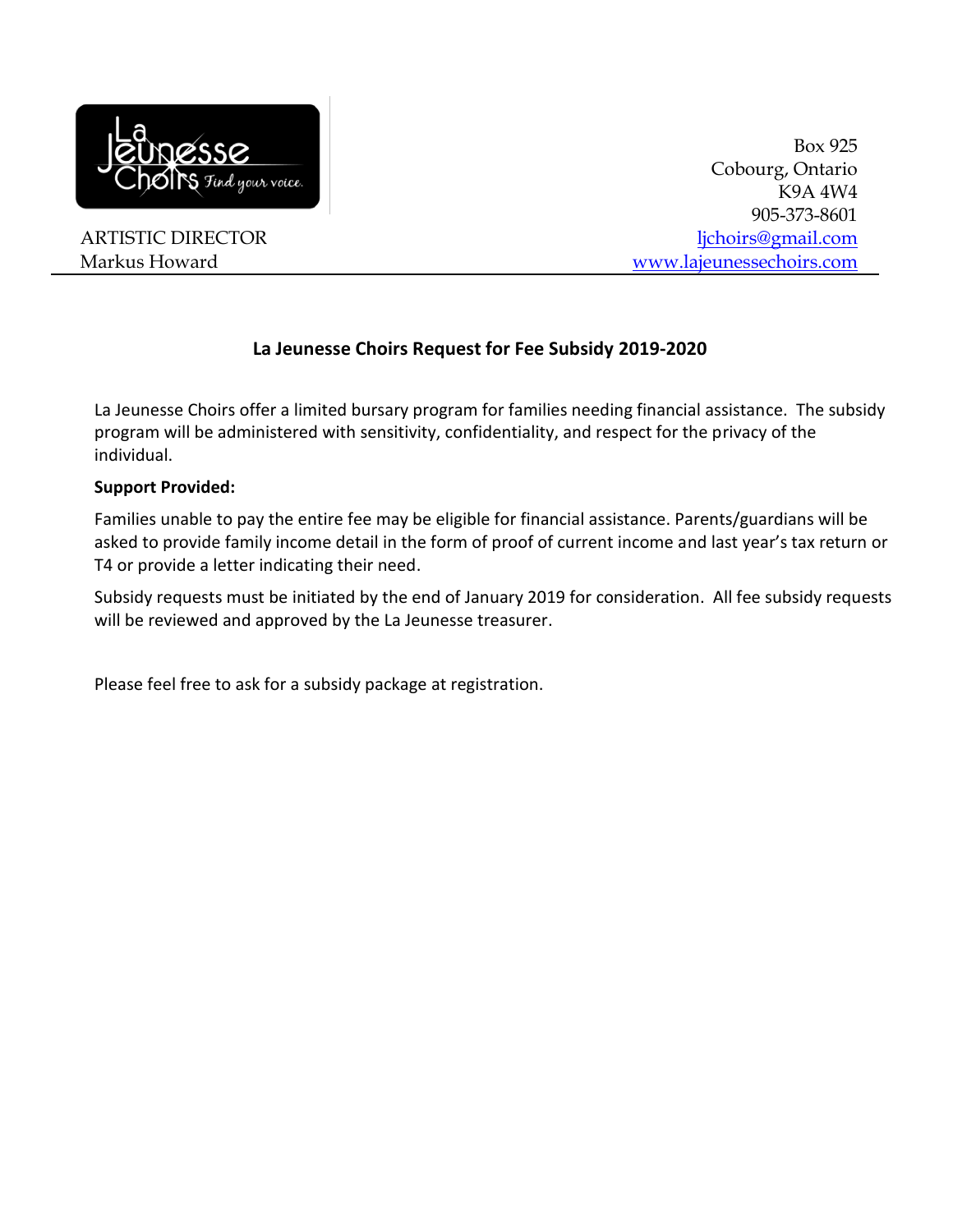

**Image Release** 

| Name of signer: | Telephone #: |  |  |  |
|-----------------|--------------|--|--|--|
| Address:        |              |  |  |  |
| City:           | Postal Code: |  |  |  |

This release is for the use of all participants with La Jeunesse Choirs (LJ). It will remain in effect from the time of signing until youth reach the age of majority or for adults it will remain in effect indefinitely.

To change consent you must complete a new Image Release form.

- 1. Parent(s)/guardian(s): Sign this release for choir participants under the age of majority. This release is effective until the youth turns the age of majority, at which time he/she will be required to provide consent on his/her own as an adult participant.
- 2. Adults: Complete this form and submit to the La Jeunesse office.

Participants Name: \_\_\_\_\_\_\_\_\_\_\_\_\_\_\_\_\_\_\_\_\_\_\_\_\_\_\_\_\_\_\_Birthdate (if a minor):\_\_\_\_\_\_\_\_\_\_\_\_\_\_\_\_\_\_\_\_\_\_\_\_\_\_\_

In the course of activities, representatives of  $\Box$  and choir staff may take photographs or otherwise record events. These photographs and recordings are sometimes used to promote LJ. Please advise us if you are willing to have your own image and voice and/or your child or ward's image and voice used for promotional purposes by LJ as indicated below:

I, on my own behalf and/or on behalf of my child/ward, give permission to LJ to photograph and record me and/or my child/ward's image and voice on still photographs, motion picture film, audio tape, video tape or digital media and to use this material, and/or similar material provide to LJ by me or third parties involved with choir activities, in whole or in part, now and in the future, through the media of television, film, Internet, multi-media presentation, radio, audiotape, videotape, in printed form and display form for the promotion of LJ. I, on my own behalf and/or on behalf of my child/ward assign and transfer to LJ any and all proprietary rights, including copyright, and waive all personality rights, which I may have or my child/ward may have in this material.

La Jeunesse Choirs is only responsible for official uses of photographs and recordings. Any personal uses by participants and nonparticipants, outside of the promotional uses outlined above are not monitored by or the responsibility of LJ.

NOTE: It is mandatory that you complete this section. Please check and sign to confirm your selection.

| <b>I give</b> my permission as set out above        | or | <b>I DO NOT</b> give my permission as set out above |
|-----------------------------------------------------|----|-----------------------------------------------------|
| Name of participant or parent/guardian signing form |    | Signature of participant or parent/guardian         |
| Relationship to child/ward                          |    | Date                                                |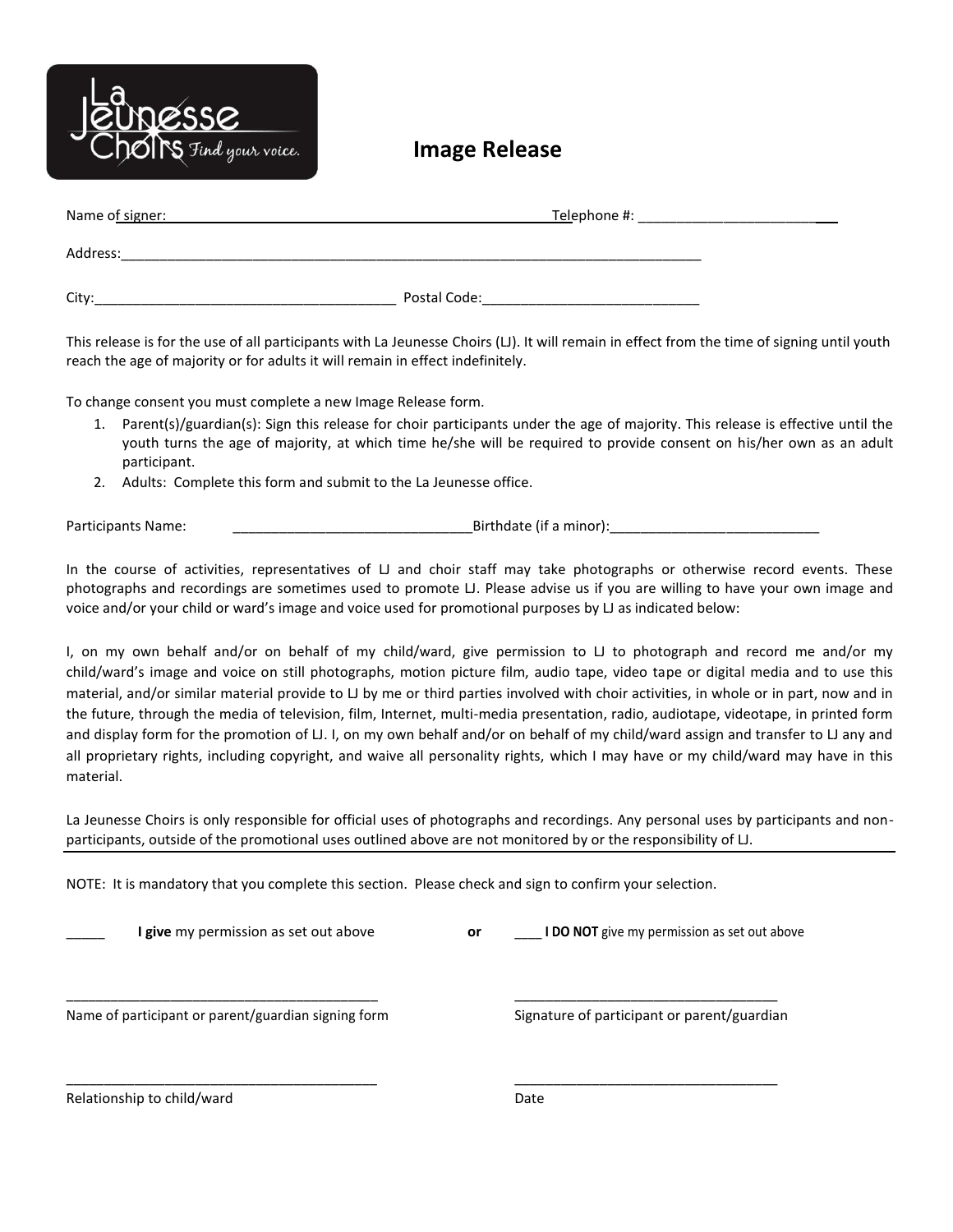

# **La Jeunesse Youth Choirs Registration Form 2020 – Half Year**

|                    |             | (If parents live separately, please circle name of primary contact) |                 |                                                                                                                                                                                                                                      |                                                                                  |
|--------------------|-------------|---------------------------------------------------------------------|-----------------|--------------------------------------------------------------------------------------------------------------------------------------------------------------------------------------------------------------------------------------|----------------------------------------------------------------------------------|
|                    |             |                                                                     |                 |                                                                                                                                                                                                                                      |                                                                                  |
|                    |             |                                                                     |                 |                                                                                                                                                                                                                                      | ,我们也不会有什么。""我们的人,我们也不会有什么?""我们的人,我们也不会有什么?""我们的人,我们也不会有什么?""我们的人,我们也不会有什么?""我们的人 |
|                    |             |                                                                     |                 |                                                                                                                                                                                                                                      |                                                                                  |
|                    |             |                                                                     |                 |                                                                                                                                                                                                                                      |                                                                                  |
|                    |             |                                                                     |                 |                                                                                                                                                                                                                                      |                                                                                  |
| (If applicable)    |             |                                                                     | (If applicable) |                                                                                                                                                                                                                                      |                                                                                  |
|                    | <b>Name</b> |                                                                     |                 | <b>Emergency Contacts</b> (if we cannot reach someone at the above contacts)<br>Relationship                                                                                                                                         | <b>Phone</b>                                                                     |
| 1.                 |             | <u> 1989 - Johann Barn, fransk politik (f. 1989)</u>                |                 |                                                                                                                                                                                                                                      |                                                                                  |
| 2.                 |             | <u> 1989 - Johann Barn, fransk politik (d. 1989)</u>                |                 | <u> Albany a Communication and the Communication of the Communication of the Communication of the Communication of the Communication of the Communication of the Communication of the Communication of the Communication of the </u> |                                                                                  |
| <b>CORE CHOIR:</b> |             | <b>CHILDREN'S</b>                                                   | <b>SENIOR</b>   |                                                                                                                                                                                                                                      |                                                                                  |
|                    |             | <b>MUSICAL THEATRE INTENSIVE</b>                                    |                 |                                                                                                                                                                                                                                      |                                                                                  |
|                    |             |                                                                     |                 |                                                                                                                                                                                                                                      |                                                                                  |
|                    |             |                                                                     |                 | Allergies/special health or dietary needs: National Communications of the control of the control of the control of the control of the control of the control of the control of the control of the control of the control of th       |                                                                                  |